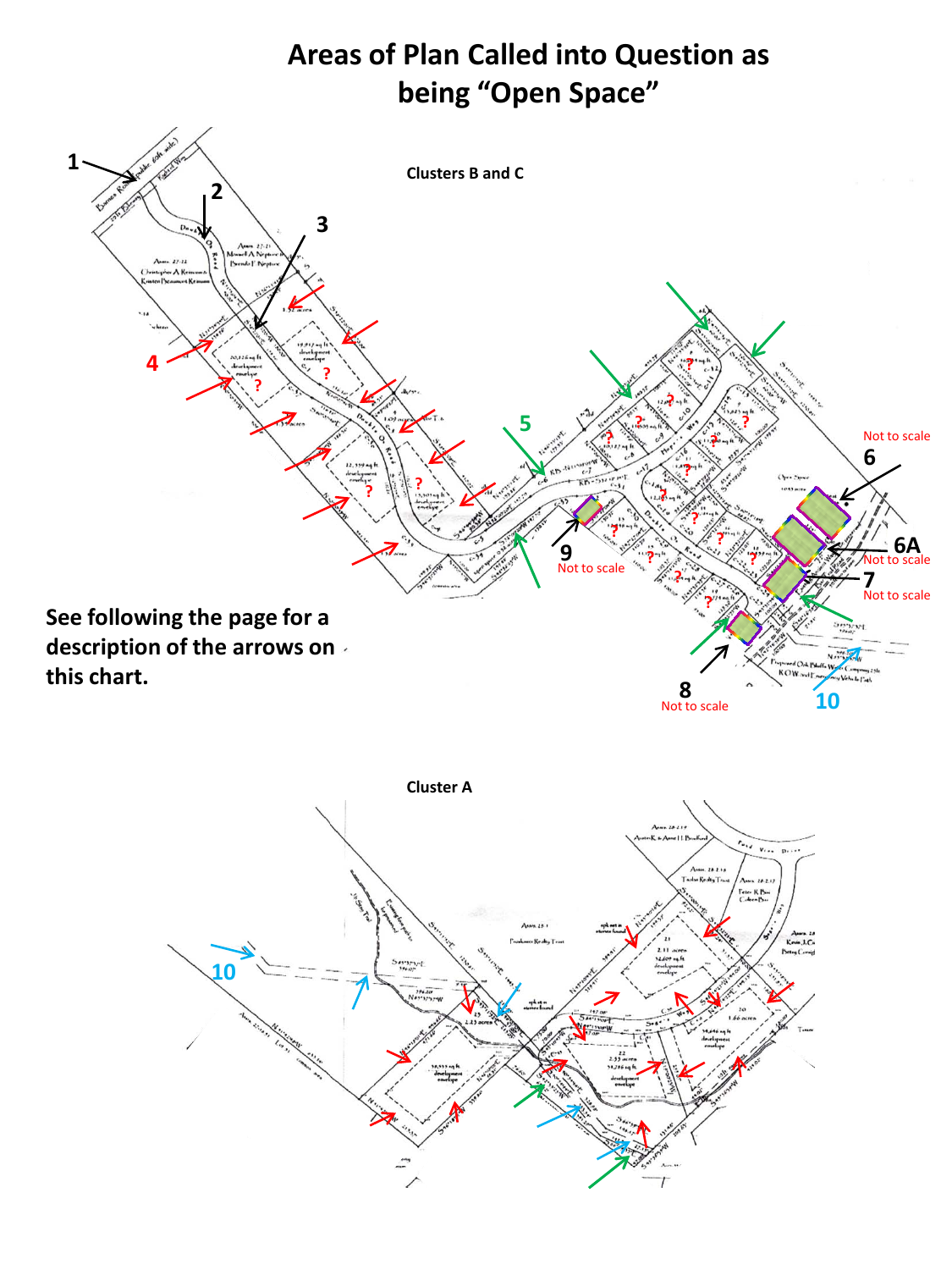## **Description of Arrows:**

1. The arrow points to the area of the bike path that will be cleared, but is not likely to have been removed from the total Open Space claimed. If so, where is it itemized?

2. The arrow points to the road area leading to Barnes Road which was not likely to have been removed from the total Open Space claimed. If so, where is it itemized?

3. The arrow points to the 40 foot ROW for all roads. It is not known if the widening of the ROW from 30 to 40 feet was considered in the final Open Space calculation If so, where is it itemized?

4. The red arrows in each of the backs and side yards as well as some front yards call your attention to those portions which are claimed as Open Space, but are really yard spaces or setback spaces which cannot be claimed Open Space.

5. The green arrows call your attention to the small irregular shaped portions of land of no significant value for Open Space.

6. The arrow points to an area that is not designated on the plan which should be available for the reserve drain field and cleared of trees for the Shared Septic System. This reserve space is mandated on the engineer's drawing.

6A. The arrow points to an area on the plan for the drain field that will be cleared of trees, but is in Open Space which was not likely to have been removed from the total Open Space claimed. Where is it itemized?

7. The arrow points to an area not designated on the plan for the Shared System's components and the necessary driveway which will be cleared of trees and cannot be claimed as Open Space. Where is it itemized?

8. The arrow points to a parking area for the trails at the end of Double Ox Road... the MVC condition 12.5 is not totally clear; however, the hammerhead style end of the road is designed to allow emergency vehicles room to turn. Therefore, it is contrary to public safety that parking should allowed in the hammerhead, and the parking is necessarily in the area shown on this marked-up map at arrow 8. I'm not certain how this area should be classified. Open Space?

9. I arbitrarily placed arrow 9 at this location, because the LRD's papers describe a Community House that will be on a 5000 SF area. There are no 5000 SF lots in Cluster C. LRD also said that they will build the shell at the beginning of construction, but did not say where. This is land that is not Open Space and should be removed from the calculation. Where is it itemized?

10. The light blue arrows point out the 25 ROW that has been designated as an Emergency Road and for use by the Water Department. Its entire length will be cleared of trees and is likely to